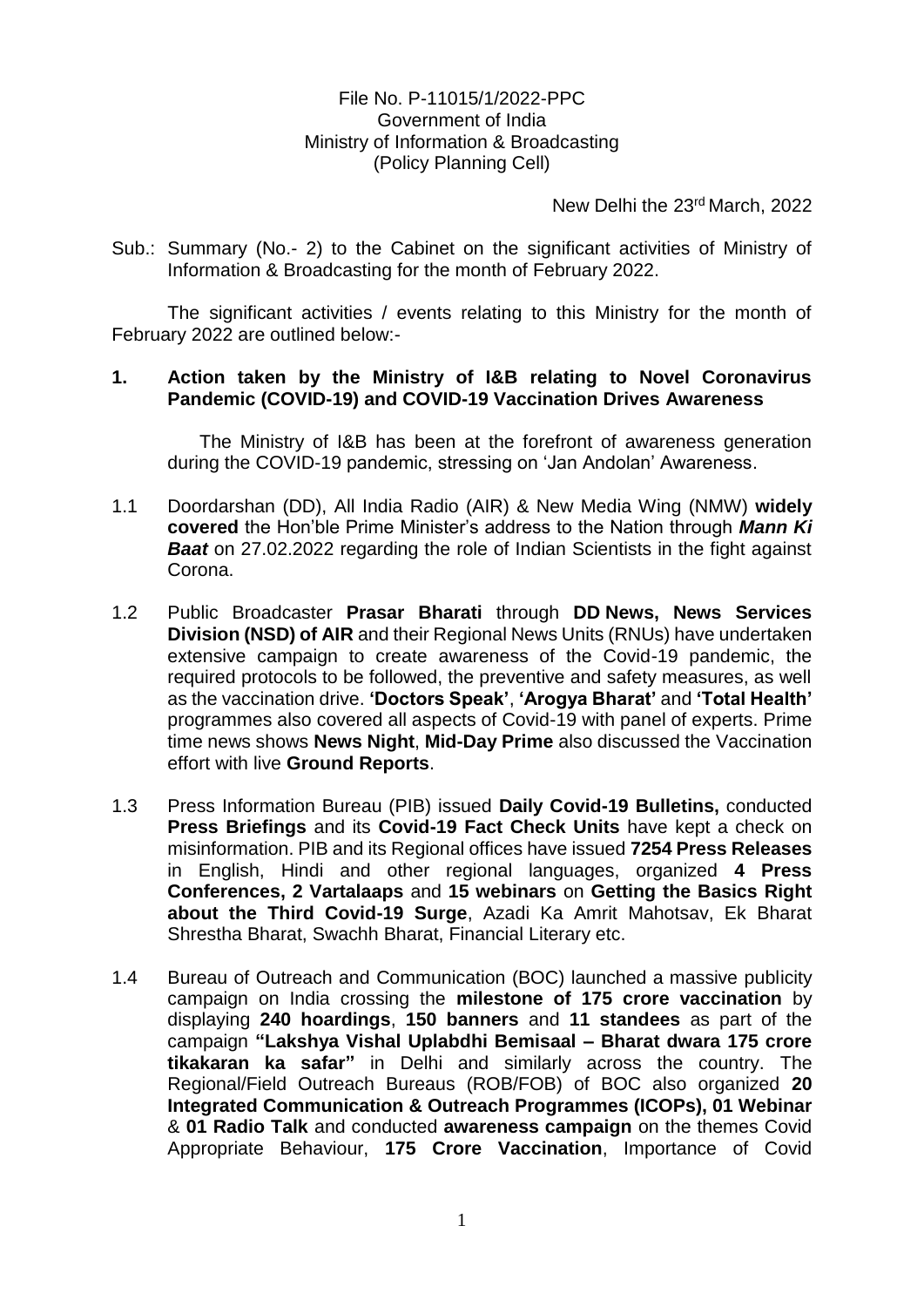Vaccination and Azadi Ka Amrit Mahotsav through **Social Media platforms,** as under:

| Total No. of Tweets | Total No. of   Total No. of |              | Total No. of Posters/  |
|---------------------|-----------------------------|--------------|------------------------|
| and Retweets (with  | Facebook                    | Instagram    | Message /Videos        |
| 'Impressions')      | <b>Posts</b>                | <b>Posts</b> | circulated on WhatsApp |
| 36220 (309770)      | 8856                        | 4672         | 135007                 |

ROB Bengaluru, Bhopal, Bhubaneswar, Jaipur, Patna and Ranchi of BOC also organized **outreach campaign through mobile vans** on **Free Vaccination for all** and Aatmanirbhar Bharat during the month.

## 2. **Azadi ka Amrit Mahotsav: 75 Years of Independence of India**

A series of initiatives were undertaken to celebrate Azadi ka Amrit Mahotsav (AKAM) under the spirit of *'Jan Bhagidari and Jan Andolan'*.

- 2.1 Doordarshan has undertaken one of the **most challenging coverage of the Presidential Review of the Indian Navy's fleet** at Visakhapatnam on 21.02.2022, which also commemorates the  $75<sup>th</sup>$  year of Independence with the theme *'Indian Navy – 75 years in Service of the Nation'*. DD's coverage registered many firsts as it included vast array of multi-camera set up on land and water with at least 30 cameras including Drones with special lenses used to streamline the broadcast from land and sea while ensuring seamless connectivity. Uninterrupted Live coverage of almost 3 Hrs. was broadcast on DD National, DD News, DD India and other regional DD channels, starting 8.30 AM on 21.02.2022. The entire coverage was also made available through livestreaming on YouTube platforms.
- 2.2 DD News and NSD:AIR provided extensive live coverage and wide publicity to the **Budget Session of Parliament**, presentation of **Union Budget 2022-23** and **Prime Minister's Address at Post-Budget Webinars on positive impact of Budget 2022 on various sectors and convergence of Gati Shakti with Budget**. DD News organized a **DD Conclave on Union Budget 2022** in Chennai and also telecast **exclusive interviews of Finance Minister** and **Railway Minister**. DD News and NSD:AIR also aired **Post-Budget Press Conference**, interviews with Secretaries of Finance Ministry & other experts, special programme **'Aatmanirbhar Bharat Ka Budget'** and experts' opinion & a discussion on the announcements and impact of Budget 2022.
- 2.3 The virtual inauguration of the **India Pavilion at 72nd Berlinale European Film Market (EFM) 2022** hosted by National Film Development Corporation (NFDC) and the Confederation of Indian Industry (CII) was held on 10.02.2022. The Indian Pavilion remained live till 17.02.2022 and showcased Azadi Ka Amrit Mahotsav and the commemoration of Birth Centenary of Satyajit Ray, among other things. The Film Facilitation Office (FFO) participated in EFM 2022 to promote its **'Film in India'** initiative.
- 2.4 Publications Division (DPD) published several books during the month namely *Economy Survey 2021-22 & Statistical Appendix, The Story of India's Struggle for Freedom, Sardar Patel – A Pictorial Biography, Belief in the Ballot (Vol. 2)* and created awareness & highlighted its books through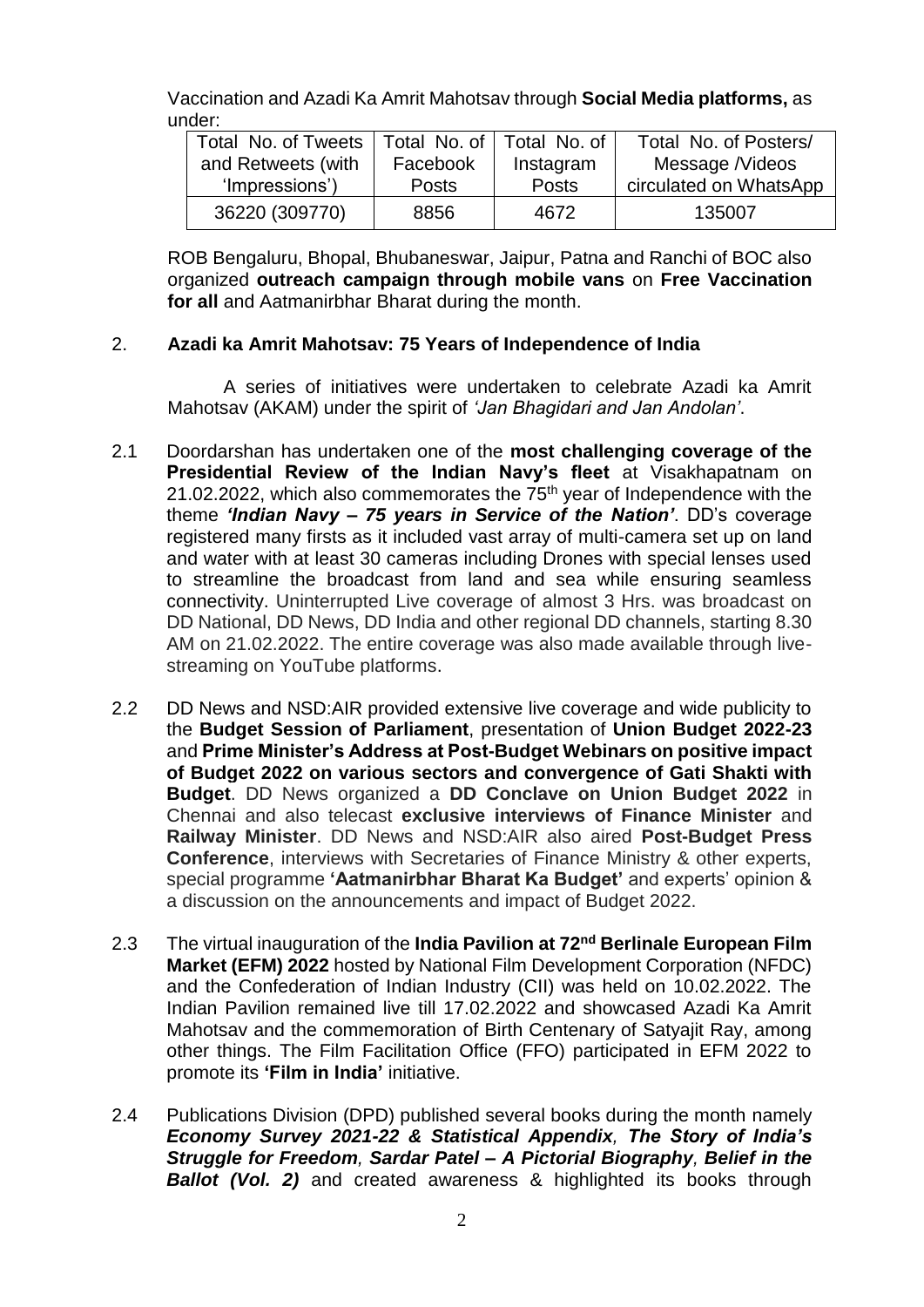participation in a week long celebrations *'Vigyan Sarvatra Pujyate'* under Azadi Ka Amrit Mahotsav organized by Vigyan Prasar along with DPD and National Book Trust (NBT) from 22<sup>nd</sup> to 28<sup>th</sup> February, 2022 at ten locations across the country i.e. New Delhi, Chandigarh, Meerut, Bangalore, Mumbai, Goa, Patna, Hyderabad, Lucknow and Ahmedabad.

- 2.5 Films Division organized special screening of films on its website and YouTube channel on **Birth Anniversaries of Abdul Gaffar Khan** on 06.02.2022 (**1980** viewership), **Dayanand Saraswati** on 12.02.2022 (1008 viewership) and **Sarojini Naidu** on 13.02.2022 (**1310** viewership); and on **Death Anniversaries of Abdul Kalam Azad** on 22.02.2022 (**855** viewership) and **Chandrashekhar Azad** on 27.02.2022 (**149** viewership). Films Division also launched the **YouTube series 'Connoisseur (A Bouquet of Animation Films)' Part-I** on 15.02.2022 (**3025** viewership) and **Part-II** on 28.02.2022 (**811** viewership).
- 2.6 Indian Institute of Mass Communication (IIMC) in collaboration with Centre for Policy Studies, Chennai jointly organized a **Seminar** on 18.02.2022 on the **Birth Centenary of noted Gandhian thinker & freedom fighter Shri Dharampal Ji**, which was presided over by eminent scholar and former Union Minister Dr. Murli Manohar Joshi.
- 2.7 The February 2022 fortnightly editions of **New India Samachar (NIS)** with the cover stories *'Glimpse of the entire journey of the Vaccination Drive so far'* and **'***Union Budget for 2022-23 and its importance in the Amrit Yatra of Indian economy* were printed in 13 languages & distributed across the country by BOC. E-versions of NIS were sent to over 66.8 million readers via emails using E-Sampark platform of MyGov India. IIMC also brought out a special issue of **'Sanchar Srijan'** quarterly magazine (April – June 2022) on **'Role of Media in Building New India'.**
- 2.8 BOC has been running **infographic series on WhatsApp Groups** across the country. During the month, **37 unsung heroes were remembered** through this infographic series, bringing the **total to 179 unsung heroes till now**. ROBs/ FOBs of BOC organized **65 ICOPs**, **01 Webinars**, **05 Exhibitions** and **03 Special 0utreach Programmes (SOPs)** on the theme.
- 3. **India blocks accounts linked to banned organization Sikhs For Justice:** Three orders were issued by the Ministry of I&B on 18.02.2022 under Rule 16 of the Information Technology (Intermediary Guidelines and Digital Media Ethics Code) Rules, 2021 for blocking of one website, an Android based application, an iOS based application, a YouTube based news channel and Instagram account of foreign-based "Punjab Politics TV" having close links with Sikhs For Justice (SFJ), an organization that has been declared unlawful under the Unlawful Activities (Prevention) Act, 1967. The channel was attempting to use online media to disturb public order during the ongoing State Assembly Elections.
- 4. **Election Coverage:** DD News and NSD:AIR provided wide coverage and **telecast all activities related to election bound states** with special focus on UP Election. In Feb. 2022, DD News organized **six DD Conclaves on UP elections** at Dehradun, Meerut, Bareli, Jhansi, Prayagraj and Gorakhpur with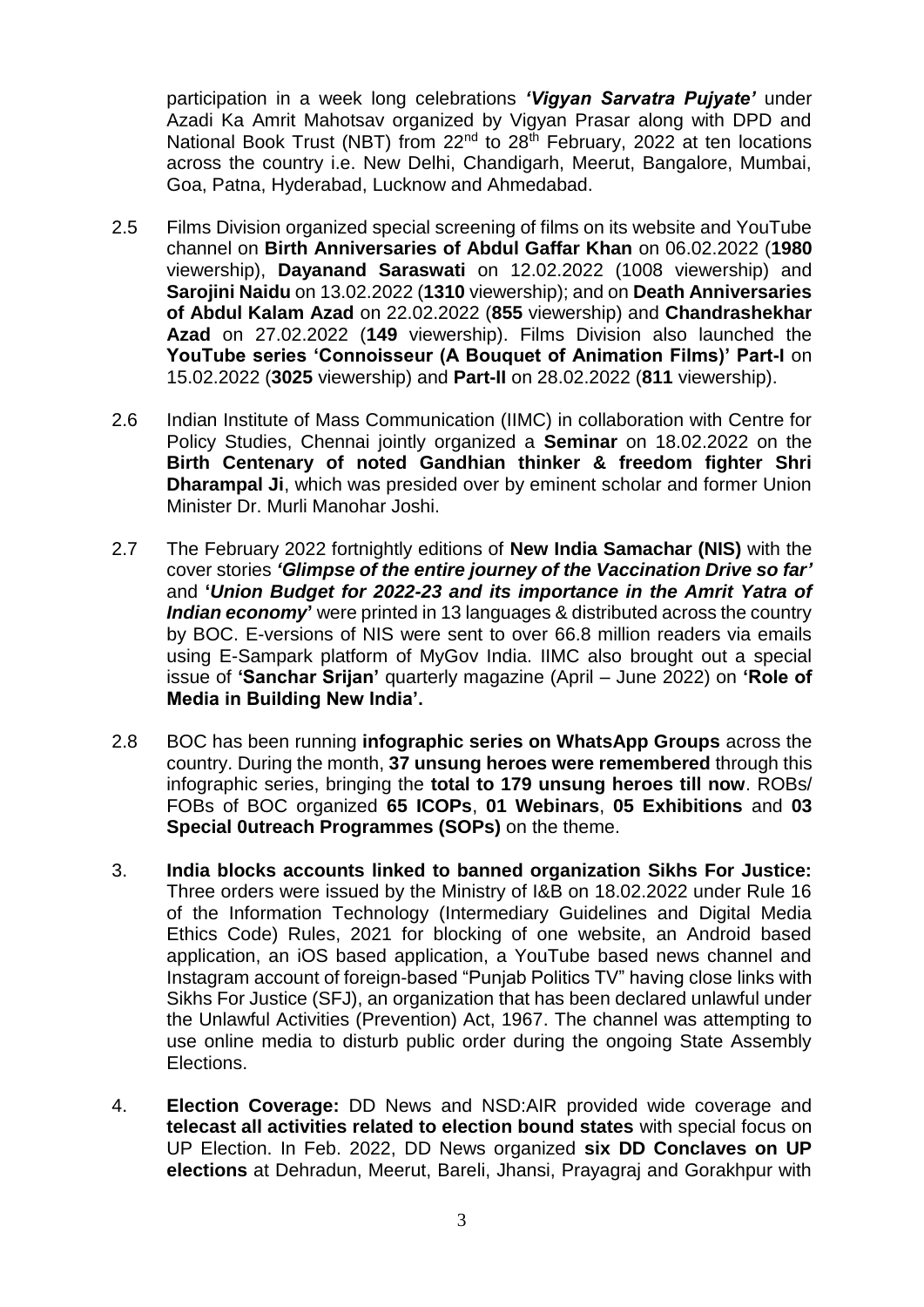participation of Hon'ble Chief Minister of UP, Hon'ble Union Ministers and other prominent leaders. DD News is also telecasting a special day long live programme **'Janamat'** on every polling day, **'Janadesh'** in prime time evening slot, special show on public opinions **'Chunavi Gapshap'**, special hourly midday prime time show **'Is Waqt'**, evening show **'Do Took'** and prime time show **'News Night'** etc. ROB Bhubaneswar, Chandigarh, Dehradun and Lucknow of BOC have also organized **28 ICOPs**, **02 SOPs** and **441 Cultural Programmes** for **voter education, spreading voter awareness** and **promoting voter literacy**.

- 5. **Operation Ganga and Ukraine-Russia crisis:** DD News, DD India & NSD:AIR provided extensive coverage to the Hon'ble Prime Minister's high level meetings to review the **Russia-Ukraine crisis** and **Operation Ganga** and his **telephonic conversation** with Vladimir Putin, President of the Russian Federation and Volodymyr Zelenskyy, President of Ukraine. **MEA press briefing about ongoing Operation Ganga,** evacuation process of Indian citizens from Ukraine with **Ground Reports**, Press Conference by NATO on Russia Attacks Ukraine and Important International leaders' addresses are being taken live. A **DD Dialogue** programme covered Russia-Ukraine Standoff, Ukraine on Edge, Impact of Sanctions and Conversation with Union Minister of State for External Affairs. **Special late nights bulletins** and **special shows** with Expert Panels are also being mounted.
- 6. DD News and NSD:AIR provided **live coverage** and **wide publicity** to the Hon'ble Prime Minister's **Reply of the motion of thanks** on the President's address to Parliament; his **inauguration of Gobar-Dhan (Bio-CNG) Plant** in Indore and dedication to the nation of the **'Statue of Equality'** in Hyderabad; his addresses at the **International Crops Research Institute for the Semi-Arid Tropics (ICRISAT)** in Hyderabad, at **Statehood Day celebrations of Arunachal Pradesh**, at **TERI's World Sustainable Development Summit** and at **virtual summit with UAE;** and his **paying of last respects to Bharat Ratna Lata Mangeshkar** in Mumbai and **paying of homage to all those martyred in Pulwama attack**. DD News also telecast a special episode **'Lata Mangeshkar Ko Shrandhanjali'** and paid **special tributes** to Late Lata Mangeshkar and musician Bappi Lahiri.
- 7. The February 2022 special issue of **'Yojana'** published by DPD is based on the *New Education Policy 2020*, with lead article on 'NEP-2020: Vision and Pathways'. DD News also telecast two special programmes on higher education viz. **'Khulati Nayi Rahen'** and **'Nayi Rahen - Naye Awasar'.**

## 8. **I&B Initiatives on Minimum Government Maximum Governance –**

● In compliance of the Deptt. Of Personnel & Training's OM No. 43019/9/2019- Estt.(D) dated 23.08.2021 regarding **Compassionate Appointment**, a **merit point based system has been devised in the Ministry of I&B** based on various attributes/ parameters for assessing merits of claims for compassionate appointment in a more transparent and objective manner with greater efficiency and less time consuming in disposing of such claims.